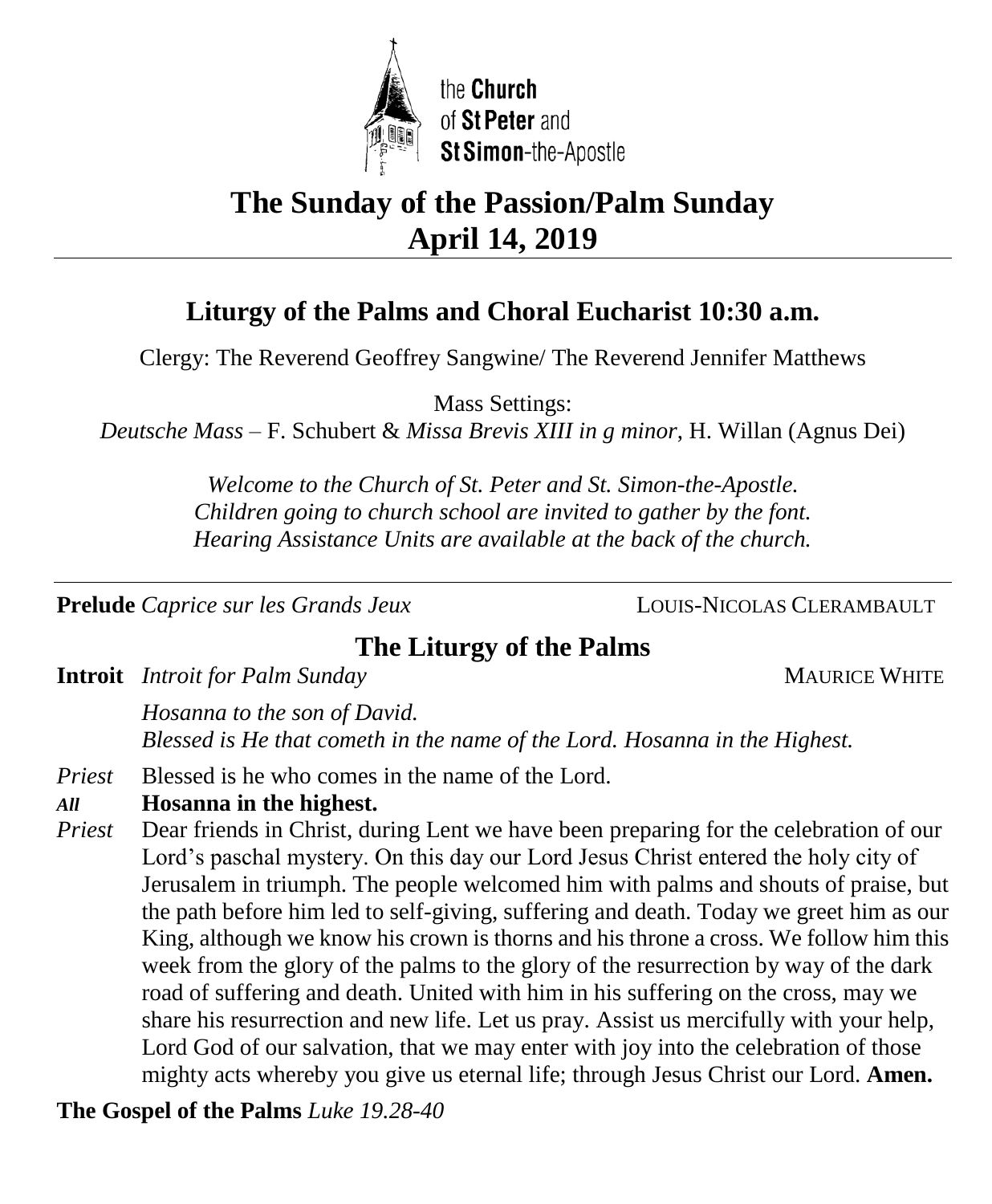*Priest* The Lord be with you.

- *All* **And also with you.**
- *Priest* The Holy Gospel of our Lord Jesus Christ according to Luke.
- *All* **Glory to you, Lord Jesus Christ.**

*At the conclusion of the Gospel:*

*Priest* The Gospel of Christ.

*All* **Praise to you, Lord Jesus Christ**.

#### **The Blessing of the Palms & Procession**

*Priest* The Lord be with you.

- *All* **And also with you.**
- *Priest* Let us give thanks to the Lord our God.
- *All* **It is right to give our thanks and praise.**
- *Priest* It is right to praise you, almighty God, for the acts of love by which you have redeemed us through your Son Jesus Christ our Lord. The Hebrews acclaimed Jesus as Messiah and King, with palm branches in their hands, crying, "Hosanna in the highest". May we also, carrying these emblems, go forth to meet Christ and follow him in the way that leads to eternal life; who lives and reigns in glory with you and the Holy Spirit, now and for ever. **Amen.**
- *Priest* Let us go forth in peace.

#### *All* **In the name of Christ. Amen.**

*The congregation is invited to join the procession, following the choir.*

**Hymn 181** *All Glory, Laud, and Honour* ST. THEODULPH

*All glory, laud, and honour to thee, Redeemer, King, To whom the lips of children made sweet hosannas ring.*

Thou art the King of Israel, Thou David's royal Son, Who in the Lord's Name comest, the King and blessed One. *R*

The company of angels, are praising thee on high, And we with all creation in chorus make reply. *R*

The people of the Hebrews with palms before thee went; Our praise and prayer and anthems before thee we present. *R*

To thee before thy Passion they sang their hymns of praise;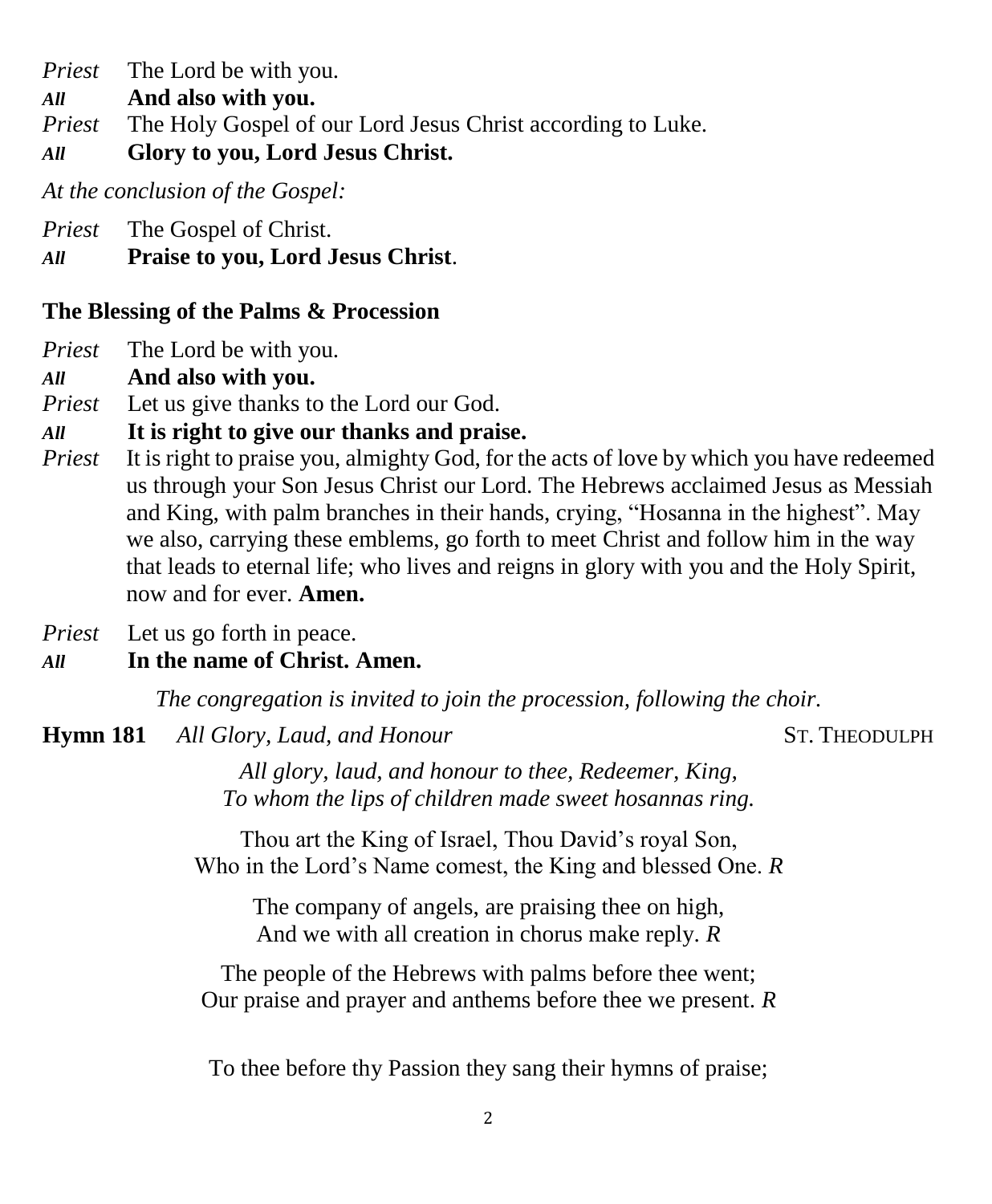To thee now high exalted our melody we raise. *R*

Thou didst accept their praises, accept the prayers we bring, Who in all good delightest, Thou good and gracious King. *R*

*Priest* O Saviour of the world, by your Cross and precious Blood you have redeemed us, *All* **Save us and help us, we humbly pray, O Lord.**

*Priest* Almighty God, whose Son was crucified yet entered into glory; may we, walking in the way of the cross, find it is for us the way of life; through Jesus Christ our Lord, who is alive and reigns with you and the Holy Spirit, one God, now and for ever. **Amen.**

#### **Hymn 182** *Ride On, Ride On in Majesty* **WINCHESTER NEW**

Ride on! ride on in majesty! Hark! all the tribes hosanna cry; O Saviour meek, pursue thy road with palms and scattered garments stowed.

Ride on! ride on in majesty! In lowly pomp ride on to die; O Christ, thy triumphs now begin o'er captive death and conquered sin.

Ride on! ride on in majesty! The angel-squadrons of the sky look down with sad and wondering eyes to see the approaching sacrifice.

Ride on! ride on in majesty! Thy last and fiercest strife is nigh; the Father on his sapphire throne expects his own anointed Son.

Ride on! ride on in majesty! In lowly pomp ride on to die; bow thy meek head to mortal pain, then take, O God, thy power, and reign.

#### **The Collect of the Day**

*Priest* Almighty and everliving God, in tender love for all our human race you sent your Son our Saviour Jesus Christ to take our flesh and suffer death upon a cruel cross. May we follow the example of his great humility, and share in the glory of his resurrection; through Jesus Christ our Lord, who is alive and reigns with you and the Holy Spirit, one God, now and for ever. **Amen.**

# **The Proclamation of the Word**

**Old Testament Lesson** Isaiah 50:4-9a Read by Larry Krotz

*Reader* A reading from the Prophet Isaiah.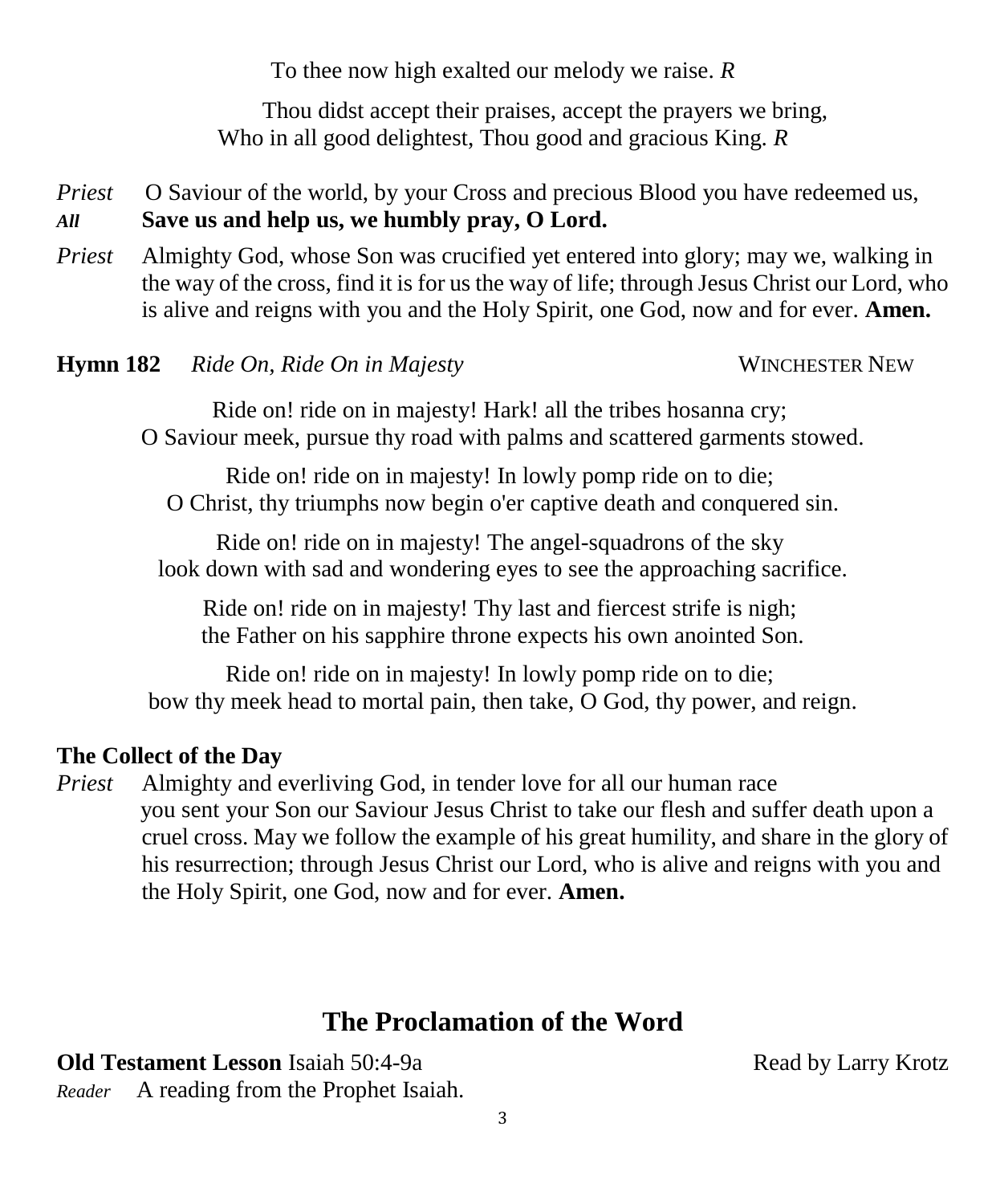The Lord God has given me the tongue of a teacher, that I may know how to sustain the weary with a word. Morning by morning he wakens – wakens my ear to listen as those who are taught. The Lord God has opened my ear, and I was not rebellious, I did not turn backward. I gave my back to those who struck me, and my cheeks to those who pulled out the beard; I did not hide my face from insult and spitting. The Lord God helps me; therefore I have not been disgraced; therefore I have set my face like flint, and I know that I shall not be put to shame; he who vindicates me is near. Who will contend with me? Let us stand up together. Who are my adversaries? Let them confront me. It is the Lord God who helps me; who will declare me guilty? *Reader* The word of the Lord.

*All* **Thanks be to God.**

**Psalm 31.10-19** *sung by all. Please remain seated.*

|                                                                | Tone III.5                                                                                                                          |  |  |
|----------------------------------------------------------------|-------------------------------------------------------------------------------------------------------------------------------------|--|--|
|                                                                |                                                                                                                                     |  |  |
|                                                                |                                                                                                                                     |  |  |
| Cantor                                                         | <sup>10</sup> Have mer-cy upon me, O Lord, for I <b>am</b> in trou-ble, $\frac{1}{2}$                                               |  |  |
|                                                                | and mine eye is consumed for very heaviness; yea, my soul and my bo-dy.                                                             |  |  |
| All                                                            | $11$ For my life is waxen old with sor-row, / and my years with mourn-ing.                                                          |  |  |
| Cantor                                                         | <sup>12</sup> My strength faileth me because of <b>my</b> ad-ver-si-ty,/                                                            |  |  |
|                                                                | and my bones are con-sum-ëd.                                                                                                        |  |  |
| All                                                            | $^{13}$ I am become a reproach because of all mine en-e-mies, /                                                                     |  |  |
|                                                                | and especially unto my neigh-bours;                                                                                                 |  |  |
| Cantor                                                         | <sup>14</sup> And they of mine acquaintance <b>are</b> a-fraid of me; /                                                             |  |  |
|                                                                | and they that see me in the street flee from më.                                                                                    |  |  |
| All                                                            | <sup>15</sup> I am clean forgotten, as a <b>dead</b> man out of mind; /                                                             |  |  |
|                                                                | I am become like a bro- <b>ken</b> ves-sël.                                                                                         |  |  |
| Cantor                                                         | <sup>16</sup> For I have heard the whispering of the multitude, and fear is on ev-ery side; /                                       |  |  |
|                                                                | while they conspire together against me, and plot to take a-way my life.                                                            |  |  |
| All                                                            | <sup>17</sup> But my hope hath been in thee, O Lord; / I have said, 'Thou art my Göd.'                                              |  |  |
| Cantor                                                         | $^{18}$ My times are in thy hand; /                                                                                                 |  |  |
|                                                                | deliver me from the hand of mine enemies, and from them that per-se-cute me.                                                        |  |  |
| All                                                            | Show thy servant the light of thy coun-te-nance,/                                                                                   |  |  |
|                                                                | and save me for thy mer-cy's säke.                                                                                                  |  |  |
| <b>Second Lesson Philippians 2:5-11</b><br>Read by Diane Birch |                                                                                                                                     |  |  |
|                                                                | $\mathbf{A}$ and $\mathbf{B}$ are $\mathbf{C}$ and $\mathbf{D}$ and $\mathbf{D}$ and $\mathbf{D}$ and $\mathbf{D}$ and $\mathbf{D}$ |  |  |

*Reader* A reading from from Paul's Epistle to the Philippians.

Let the same mind be in you that was in Christ Jesus, who, though he was in the form of God,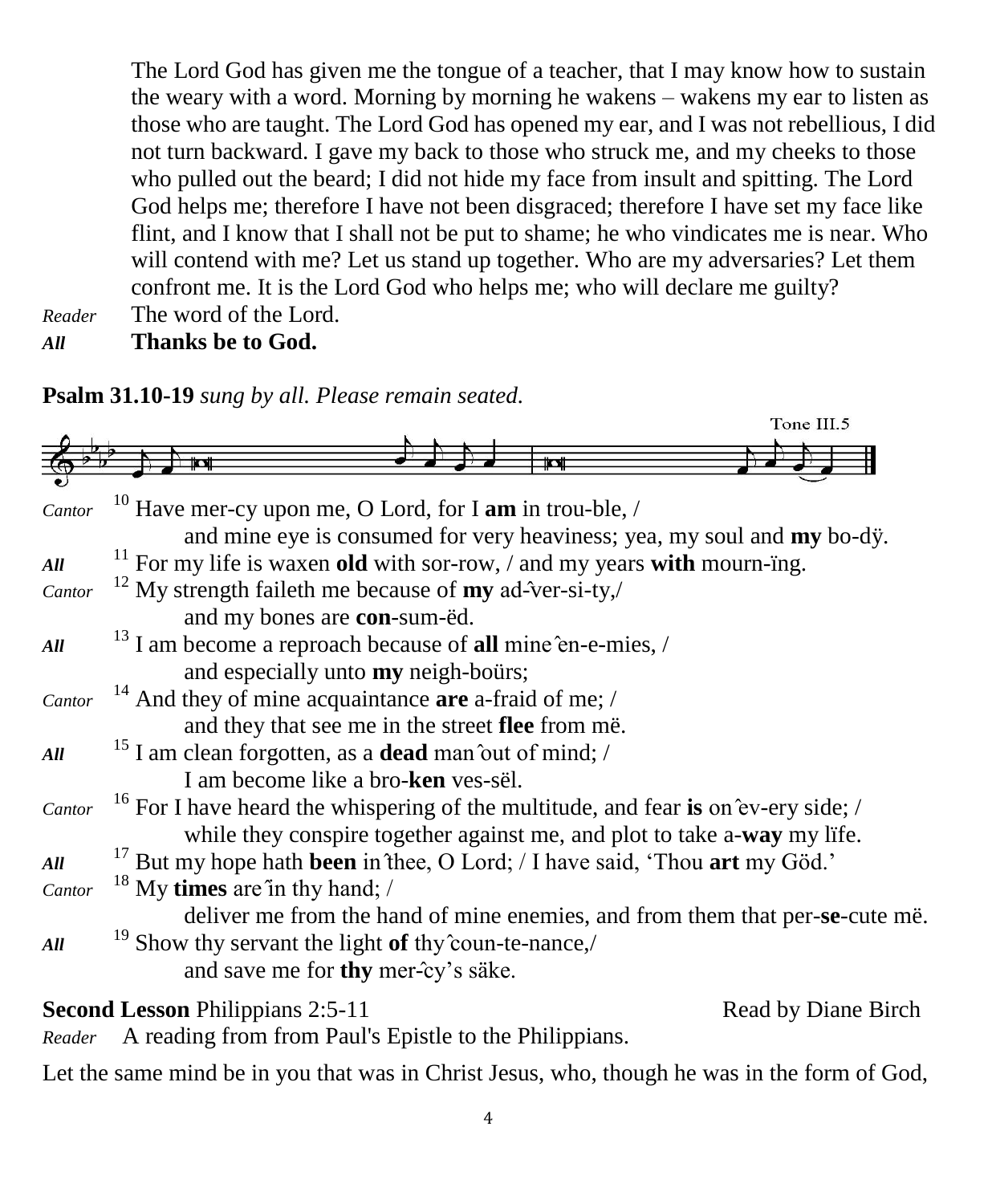did not regard equality with God as something to be exploited, but emptied himself, taking the form of a slave, being born in human likeness. And being found in human form, he humbled himself and became obedient to the point of death – even death on a cross. Therefore God also highly exalted him and gave him the name that is above every name, so that at the name of Jesus every knee should bend, in heaven and on earth and under the earth, and every tongue should confess that Jesus Christ is Lord, to the glory of God the Father.

*Reader* The word of the Lord.

*All* **Thanks be to God.**

**Hymn 197** *O Dearest Lord, Thy Sacred Head* DUNFERMLINE

**The Passion of our Lord Jesus Christ according to St. Luke.** \**Please refer to booklet\**

**Homily** *Please be seated*

**Nicene Creed** *Please stand.*

*Priest* Let us confess our faith, as we say,

*All* **We believe in one God, the Father, the Almighty, maker of heaven and earth, of all that is, seen and unseen.** 

**We believe in one Lord, Jesus Christ, the only Son of God, eternally begotten of the Father, God from God, Light from Light, true God from true God, begotten, not made, of one being with the Father. Through him all things were made. For us and for our salvation he came down from heaven: by the power of the Holy Spirit he became incarnate from the Virgin Mary, and was made man. For our sake he was crucified under Pontius Pilate; he suffered death and was buried. On the third day he rose again in accordance with the scriptures; he ascended into heaven and is seated at the right hand of the Father. He will come again in glory to judge the living and the dead, and his kingdom will have no end.** 

**We believe in the Holy Spirit, the Lord, the giver of life, who proceeds from the Father. With the Father and the Son, he is worshipped and glorified. He has spoken through the prophets. We believe in one, holy catholic and apostolic Church. We acknowledge one baptism for the forgiveness of sins. We look for the resurrection of the dead, and the life of the world to come. Amen.**

**Prayers of the People** *Please kneel as able* Led by Kevin Sinclair

*People's Response* **Lord, have mercy.**

**Confession and Absolution**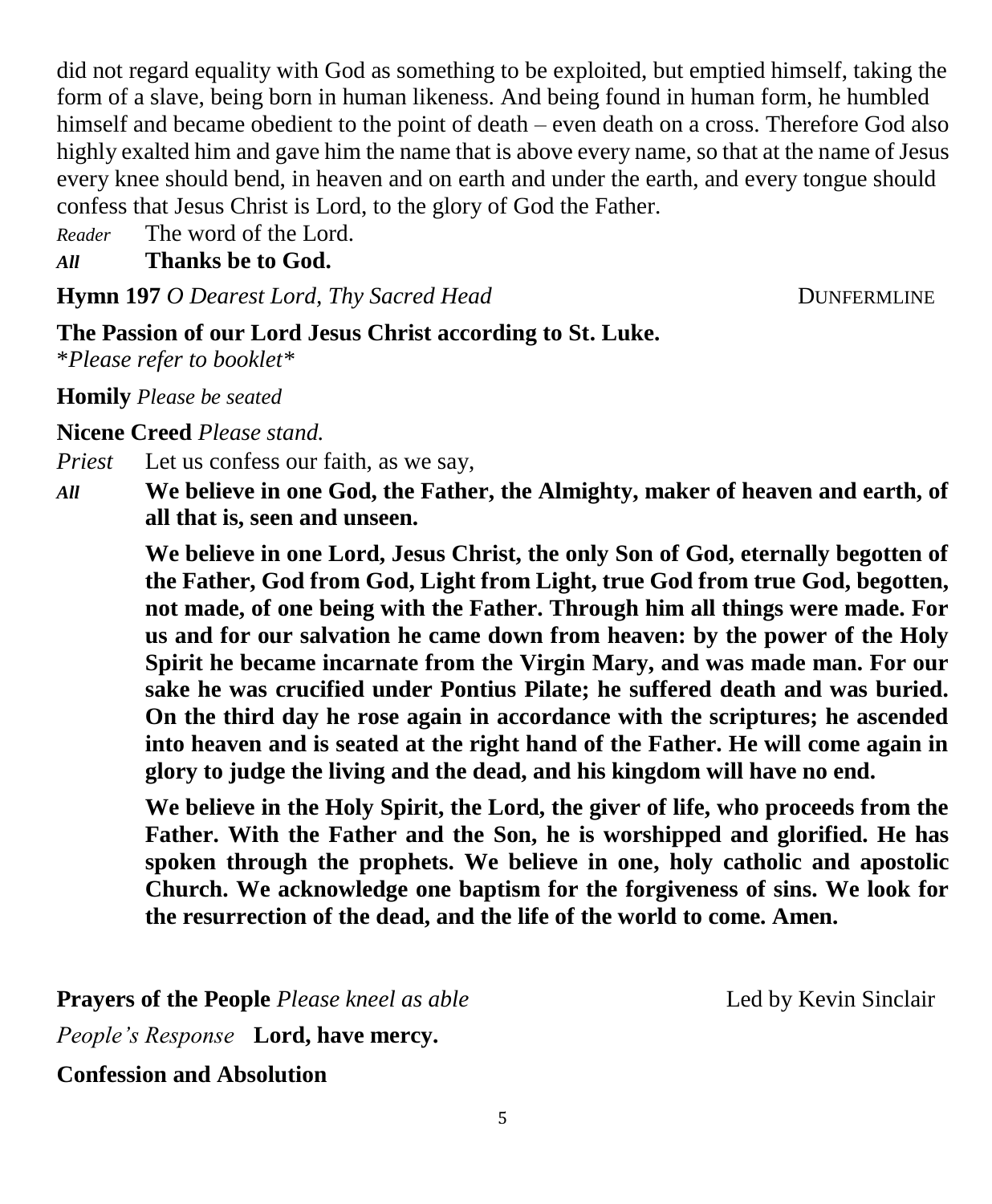*The Priest invites the confession of sin. Then is said:*

*Priest* Most merciful God,

*All* **We confess that we have sinned against you in thought, word and deed, by what we have done and by what we have left undone. We have not loved you with our whole heart; we have not loved our neighbours as ourselves. We are truly sorry and we humbly repent. For the sake of your Son, Jesus Christ, have mercy on us and forgive us, that we may delight in your will and walk in your ways, to the glory of your name. Amen.** 

*The Absolution is pronounced.*

## **The Peace**

- *Priest* The peace of the Lord be always with you.
- *All* **And also with you.**

*We invite you to share a sign of peace with those near you, a handshake, slight bow or other form of greeting.*

# **The Celebration of the Eucharist**

**Offertory Hymn 184** *My Song is Love Unknown* LOVE UNKNOWN

## **Prayer over the Gifts**

*Priest* Gracious God, the suffering and death of Jesus, your only Son, makes us pleasing in your sight. Alone we can do nothing, but through his sacrifice, may we receive your love and mercy. **Amen.**

# **The Great Thanksgiving**

- *Priest* The Lord be with you.
- *All* **And also with you.**
- *Priest* Lift up your hearts.
- *All* **We lift them to the Lord.**
- *Priest* Let us give thanks to the Lord our God.
- *All* **It is right to give our thanks and praise.**

*The Celebrant continues with the preface, then all sing:*

All **Holy, holy, holy Lord, God of power and might,** COMMON PRAISE #735 **heaven and earth are full of your glory. Hosanna in the highest. Blessed is he who comes in the name of the Lord. Hosanna in the highest.** *Priest* We give thanks to you, Lord our God, for the goodness and love you have made

6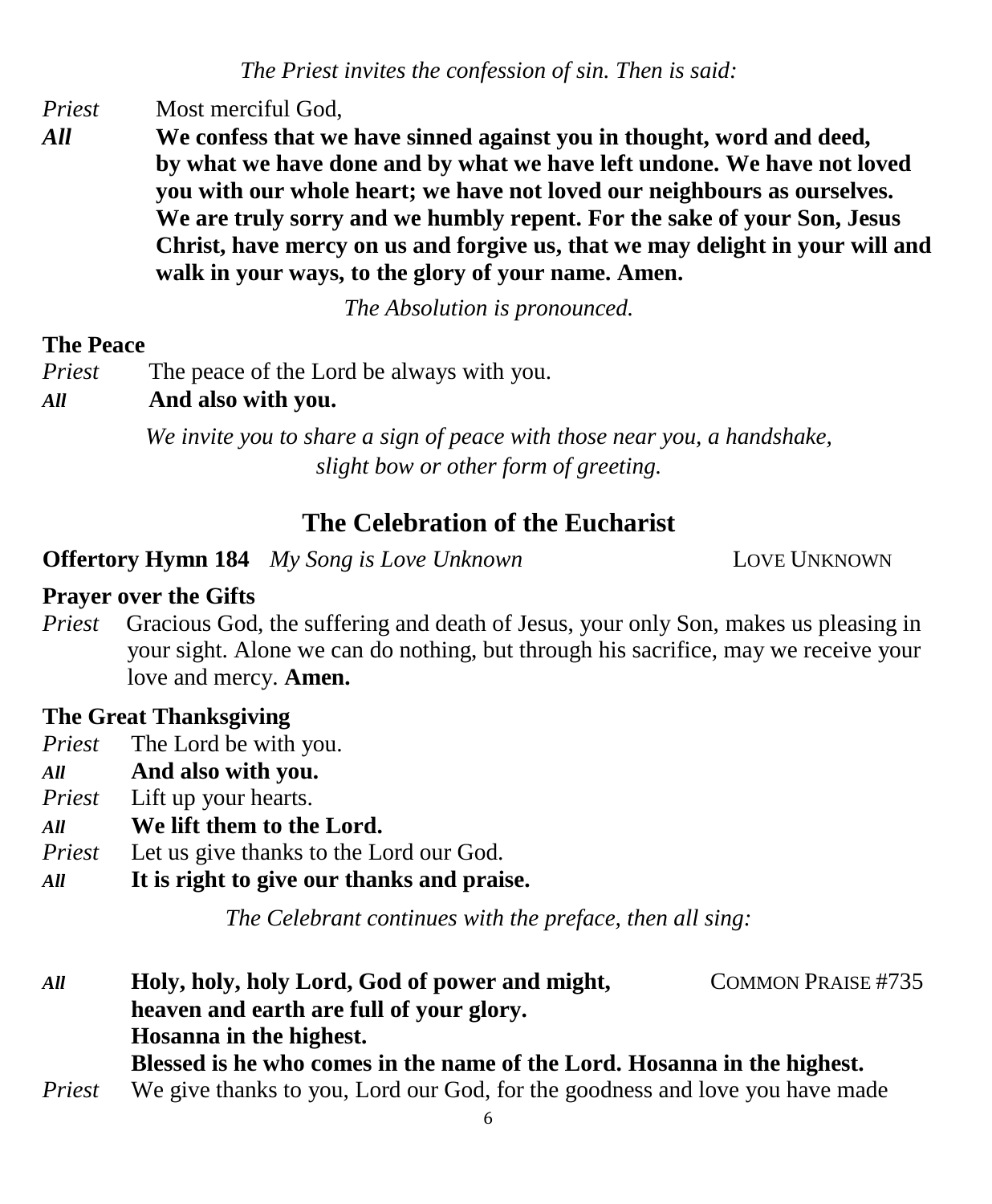known to us in creation; in calling Israel to be your people; in your Word spoken through the prophets; and above all in the Word made flesh, Jesus your Son. For in these last days you sent him to be incarnate from the Virgin Mary, to be the Saviour and Redeemer of the world. In him, you have delivered us from evil, and made us worthy to stand before you. In him, you have brought us out of error into truth, out of sin into righteousness, out of death into life. On the night he was handed over to suffering and death, a death he freely accepted, our Lord Jesus Christ took bread; and when he had given thanks to you, he broke it, and gave it to his disciples, and said, " Take, eat: this is my body which is given for you. Do this for the remembrance of me." After supper he took the cup of wine; and when he had given thanks, he gave it to them, and said, "Drink this, all of you: this is my blood of the new covenant, which is shed for you and for many for the forgiveness of sins. Whenever you drink it, do this for the remembrance of me." Therefore, Father, according to his command,

### *All* **we remember his death, we proclaim his resurrection, we await his coming in glory;**

*Priest* and we offer our sacrifice of praise and thanksgiving to you, Lord of all; presenting to you, from your creation, this bread and this wine. We pray you, gracious God, to send your Holy Spirit upon these gifts, that they may be the sacrament of the body of Christ and his blood of the new covenant. Unite us to your Son in his sacrifice, that we, made acceptable in him, may be sanctified by the Holy Spirit. In the fullness of time, reconcile all things in Christ, and make them new, and bring us to that city of light where you dwell with all your sons and daughters; through Jesus Christ our Lord, the firstborn of all creation, the head of the Church, and the author of our salvation; by whom, and with whom, and in whom, in the unity of the Holy Spirit, all honour and glory are yours, almighty Father, now and for ever. **Amen.**

# **Lord's Prayer –** *said by all*

#### **Breaking of the Bread**

| Priest | We break this bread,                                         |  |  |
|--------|--------------------------------------------------------------|--|--|
| All    | Communion in Christ's body once broken.                      |  |  |
| Priest | Let your Church be the wheat which bears its fruit in dying. |  |  |
| All    | If we have died with him, we shall live with him;            |  |  |
|        | if we hold firm, we shall reign with him.                    |  |  |
| Priest | The gifts of God for the People of God.                      |  |  |

*All* **Thanks be to God.**